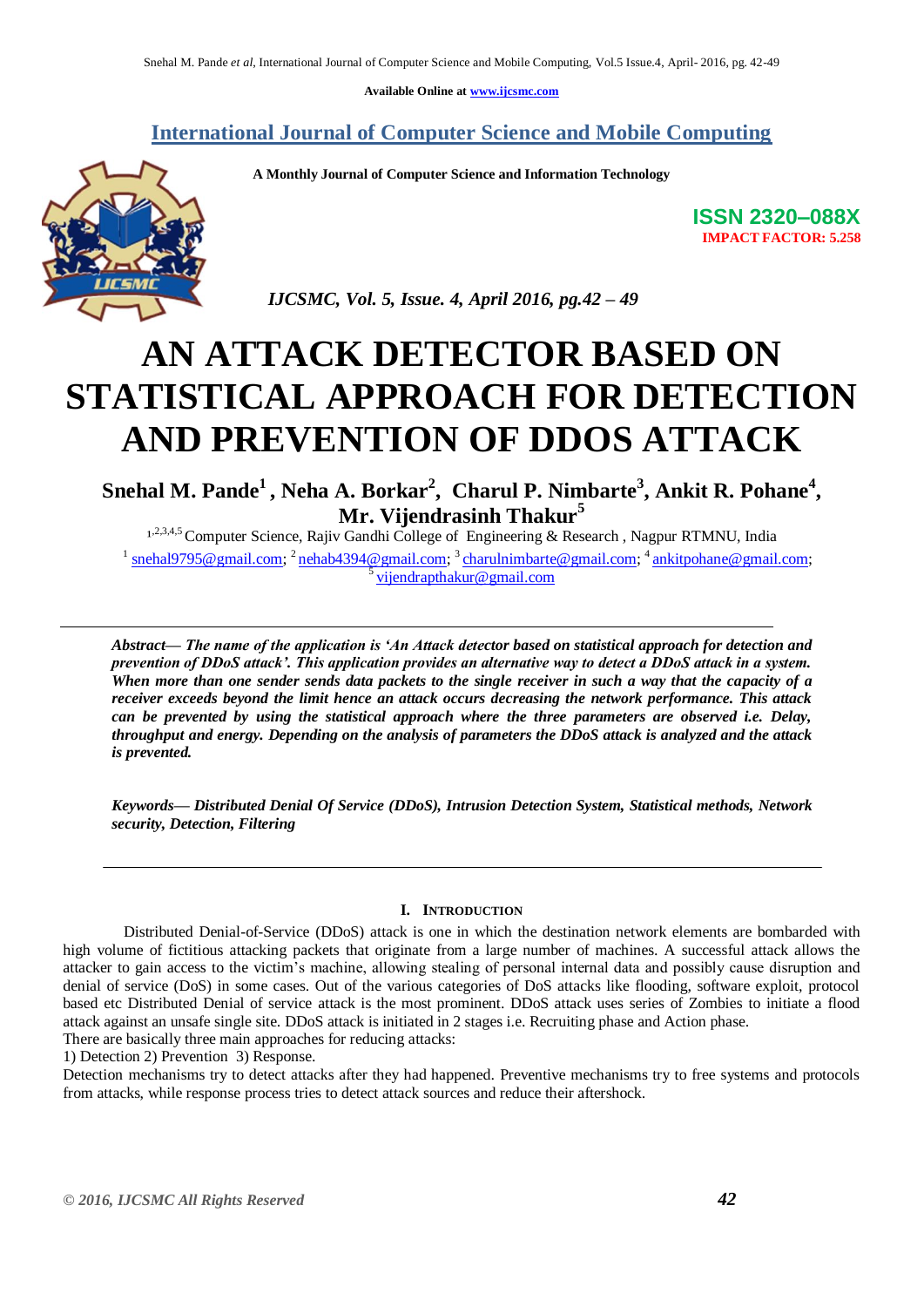This makes DDoS command packets more untraceable. Moreover, it is easier for an attacker to hide the presence in an IRC channel as such channels tend to have large volumes of trace. Three primary methods of attacks for TCP, UDP, and HTTP and is found in two versions: binary and web-based. There are two types of anti-DDoS systems are host-based systems and network-based systems have been developed. Host-based systems are deployed on end-hosts. These systems typically use firewall and intrusion detection systems (IDS), and/or balance the load among multiple servers to defend against DDoS attacks. The host-based approach can help protect the server system; but it may not be able to protect legitimate access to the server, because high-volume attack traffic may overcrowd the incoming link to the server. On the other hand, network-based anti-DDoS systems are deployed inside networks, e.g., on routers.

Network-based anti-DDoS techniques can be divided into two categories: (1) detection /identification, and defense. A detection/ identification mechanism is responsible for detecting DDoS attacks and identifying attack packets or attack sources. The detection DDoS attacks, signal processing techniques (e.g., wavelet, statistical methods), and machine learning techniques can be used. To identify attack sources, IP traceback is typically used. The IP traceback techniques can contained the attack sources; but it requires large-scale deployment of the same IP traceback technique and needs alteration of existing IP forwarding mechanisms (i.e., IP header processing). To defend against DDoS attacks, traffic control mechanisms such as ingress filtering, route based packet filtering, and rate limiting, are usually used. Ingress filters or packet filters scan drop packets with spoofed source IP addresses that do not belong to the client to server networks; but their effectiveness rely on global deployment of these filters in the Internet; with a partial Deployment, spoofing source IP addresses is possible. Rate limit are deployed at each link of certain designated routers; in distinguishably drop some of the packets destined to a victim, when the victim is surge over by traffic. In this way, the volume of attack traffic will be less. Rate limiting is suitable for reducing attacks having high-data-rate on a link; but it is not suitable for reducing attacks having low data-rate on a link, since attacks with lowdata-rate on a link will not trigger rate limiting operation. [3]

Network resources are more vulnerable to various types of attacks. Denial of service attack is one among the varied types of security threats identified as of now [1]. In general, out of the many types of attacks identified, denial of service is the one that exploits inter connectivity of the computer systems and is also the one which can be easily deployed. It purely concentrates on overloading a computer which is busy serving an essential service. By this, the targeted machine is made to do less useful things and thereby the essential service may not get CPU cycles and this may be interrupted. Thus it becomes necessary for the network administrators to safe guard their systems and to ensure that a smooth and uninterrupted service is available for its clients. This job however cannot be manually ensured, since a quick and immediate response from the victim side is required [4]. Thus the automation of detection and mitigation of such type of attacks has become essential to effectively stop the perpetrators from causing any major damage to our system environment.

#### **II. EXISTING METHODOLOGY**

#### **A. Signature Based Detection approach**

An intrusion detection system is a device or software application that monitors network or system for malicious activities or policy violations and products reports to a management stations. IDS come in a variety of flavours and approach the goal of detecting suspicious traffic in different ways. There are network based as well as host based intrusion detection system. NIDS is a network security system focusing on the attacks that comes from the inside of the network. When we classify the designing of the NIDS according to the system interactively property, there are two types: on line NIDS and offline NIDS. On line NIDS deals with the network in real time and it analyses the Ethernet packet and supplies it on the some other rules to decide if it is an attack or not. Off-line NIDS deals with a stored data and pass it on a some process to decide whether it is an attack or not.[10] Some systems may attempt to stop an intrusion attempt but this is neither required nor expected of a monitoring system. Intrusion detection and prevention systems (IDPS) are primarily focused on identifying possible incidents, logging information about them, and reporting attempts. Organizations use IDPSes for other purposes, such as identifying problems with security policies, documenting existing threats and deterring individuals from violating security policies. IDPSes have become a necessary addition to the security infrastructure of nearly every organization.

IDPSes typically record information related to observed events notify security administrators of important observed events and produce reports. Many IPSec can also respond to a detected threat by attempting to prevent it from succeeding. They use several response techniques, which involve the IDPS stopping the attack, changing the security environment (e.g. reconfiguring a firewall) or changing the attack's content.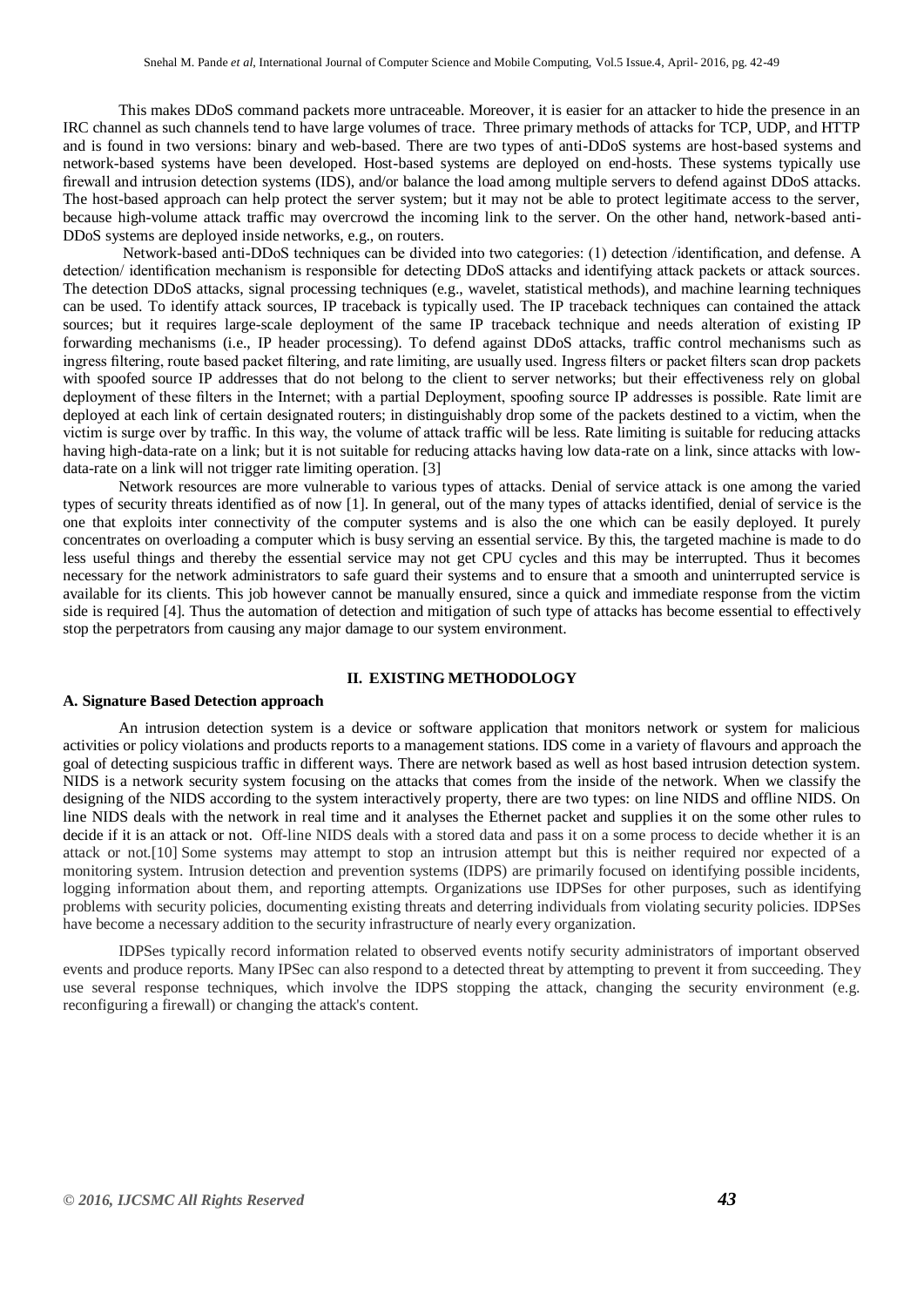## **III.LITERATURE SURVEY**

## *A. Techniques for detecting DDOS attack*

*1) On-line detection method based on covariance analysis:* The method could not only differentiate between the normal and attack traffic in flooding situations, but also detect the bare attacks that expose few apparent differences from normal behaviours. It is well known that "The most difficult part for defending against DDOS attacks is that it is very hard to differentiate between normal traffic and attack traffic'[18].

*2) Intrusion Detection System using Dempster Shafter Theory:*The proposed technique includes Cloud Fusion Unit (CFU) which collects the alerts from different IDS (Intrusion Detection System) sensor VMs (Virtual Machines). The alerts will stored in the My SQL database of Cloud Fusion Unit. This Cloud Fusion Unit will analyze results using the Dempster-Shafer theory (DST) of evidence in 3-valued logic and it will apply the Fault-Tree Analysis for each IDS sensor VMs. The results of the sensors are fused using Dempster's combination rule [17].

*3) Detection by identifying threshold value: Six* Sigma and varying tolerance factor methods are used to identify threshold values correctly and dynamically for various statistical metrics [16].

*4) Misuse based intrusion detection***:** Misuse detection is an approach in detection attacks. In misuse detection approach, we define abnormal system behavior as normal behavior. It stands against unusual detection approach which utilizes the reverse approach defining normal system behavior as abnormal. [19].

*5) Anomaly based intrusion detection***:** An anomaly based intrusion detection system is a system for detecting both network and misuse by monitoring system and classifying it as either normal or anomalous. [19]

## **B. Techniques for preventing DDOS attack**

Techniques for preventing against DDOS can be broadly divided into two types: (i) General techniques, are having some common preventive measures [13] i.e. system protection, copy of resources etc. that individual servers as well as ISPs should follow so they do not become part of DDOS attack process. (ii) Filtering techniques, which include ingress filtering, egress filtering, router based packet filtering, history based IP filtering etc.

## *a. General Techniques*

*1) Disabling unused services***:** The less there are applications and open ports in hosts, the minimum there are chance to exploit vulnerabilities by attackers. Therefore, if network services are not required or unused, the services will be unable to prevent attacks, e.g. UDP echo, character generation services [6].

*2) Install latest security patches***:** Now, many DDOS attacks exploit vulnerabilities in target system. So removing known security holes by installing all relevant security patches prevents re-exploitation of vulnerabilities in the target system [6].

*3) Disabling IP broadcast:* Defence against attacks that use intermediate broadcasting nodes e.g. ICMP flood attacks, Smurf attacks etc. will successful only if host computers and all the neighbouring networks disable IP broadcast [7].

*4) Firewalls: Firewalls* can effectively prevent users from launching simple flooding type attacks from machines near by the firewall. Firewalls have simple rules such as to allow or deny protocols, ports or IP addresses. But some complicated attack e.g. if there is an attack on port 80 (web service), firewalls cannot prevent that attack because they can"t distinguish good traffic from DoS attack traffic [8, 9].

*5) Global defense infrastructure***:** A global deployable protect infrastructure can prevent many DDOS attacks by installing filtering rules in the most important routers of the Internet. As Internet is use by various autonomous systems according their own local security policies, such type of global protecting architecture is possible only in theory [6].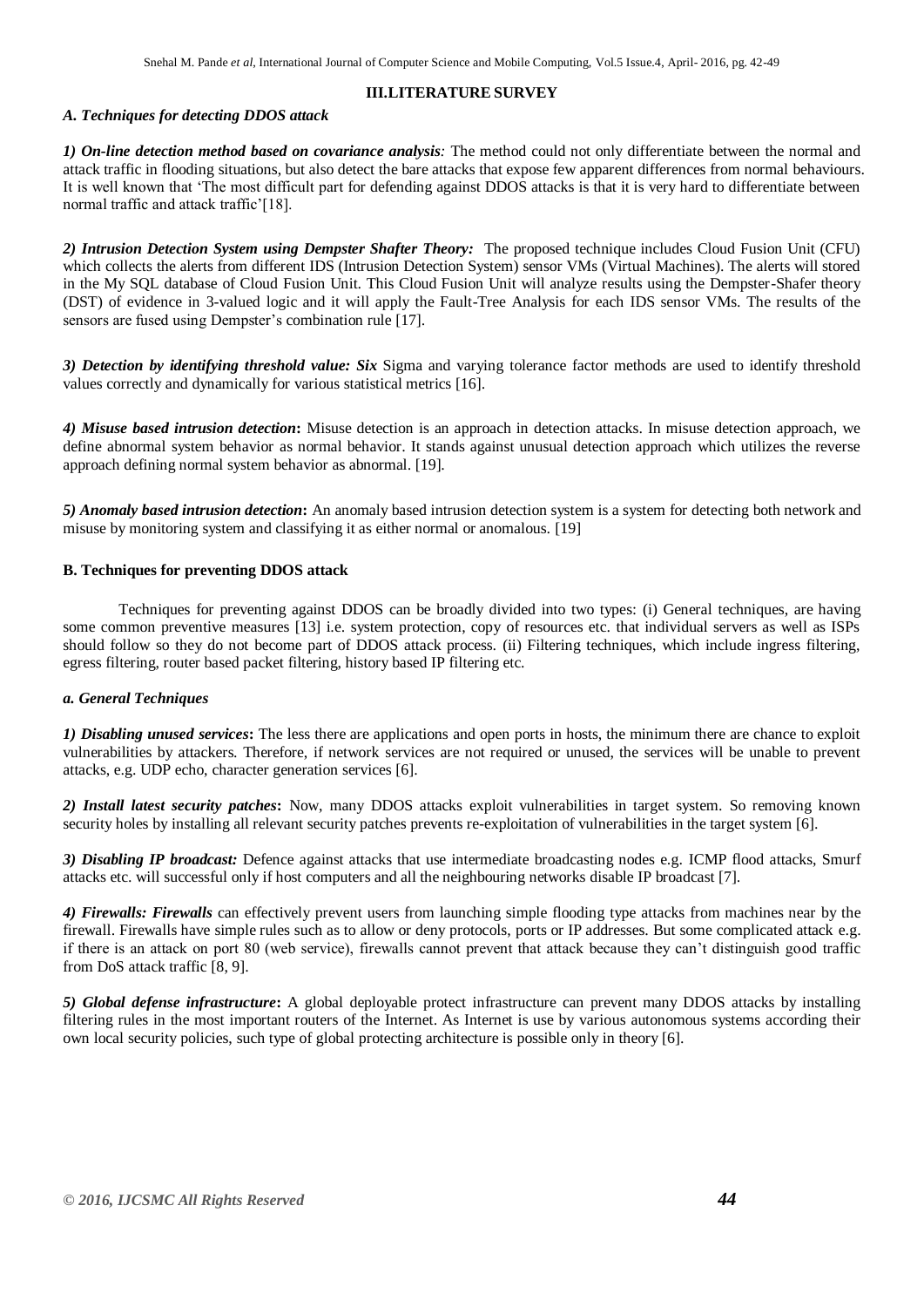## **b***.* **Filtering Techniques**

*1) Ingress/Egress filtering:* Ingress Filtering [5] is a restrictive mechanism to drop traffic with IP addresses that do not match a domain prefix connected to the entrance router. Egress filtering is an outbound filter, which ensures that only assigned or allocated IP address space leaves network. A key requirement for ingress or egress filtering is knowledge of expected IP addresses at particular port. For some networks with complicated topologies, it is not easy to obtain this knowledge

*2) Router based packet filtering: Route* based filtering, proposed by Park and Lee [11], extends ingress filtering and uses the route information to filter out burlesque IP packets. It is based on the principle that for each link in the core of Internet, there is only a limited set of source addresses from which traffic on the link could have originated.

*3) History based IP filtering:* During an attack, if the source address of a packet is not in IAD, the packet dropped. Hash based/Bloom filter techniques are used for fast searching of IP in IAD. This scheme is powerful, and does not need the contribution of the whole Internet community [12]

*4) Capability based method:* Source first sends request packets to its destination. Router marks (pre-capabilities) are added to request packet while passing through router. The destination may or may not grant permission to the source to send. If permission is allowed then destination returns the capabilities, if not then it does not supply the capabilities in the returned packet. DDoS attack, as packets without capabilities are treated as legacy and might get dropped at the router when congestion happens [13].

*5) Secure overlay Service (SOS):* All the traffic from a source point is verified by a secure overlay access point (SOAP). Authenticated traffic will be routed to a special overlay node called a beacon in an anonymous manner by consistent hash mapping. The beacon then forwards traffic to another special overlay node called a secret servlet for further authentication, and the secret servlet forwards verified traffic to the victim [14].

*6) SAVE: Source Address Validity Enforcement:* It enables routers to update the information of expected source IP addresses on each link and block any IP packet with an unexpected source IP address. The aim of the SAVE protocol is to provide routers with information about the range of source IP addresses that should be expected at each interface. [15].

## **IV.DESIGN ARCHITECTURE**

Distributed denial of service attack (DDOS) is an enhanced and distributed version of denial of service attack [2]. DDoS attacks involve a large number of attacker machines which targets a single victim machine and generate a surge of traffic towards it. In this system, we used statistical approach to for detection and prevent DDOS attack.

*a) Creation of network***:** In this system, we first create a network scenario, consisting of various nodes. Each network is collaborated with each other. Typically a network will have router which will be an entry point to the network. A dedicated server has to be setup for traffic information collection.



#### **Fig 1 : Network formation**

*b) Demonstration of DDOS attack in network***:** As attacker send request to N zombies to attack on the target machine, the zombies started attacking toward receiver side continuously. Zombies send multiple packets to target damaging the system due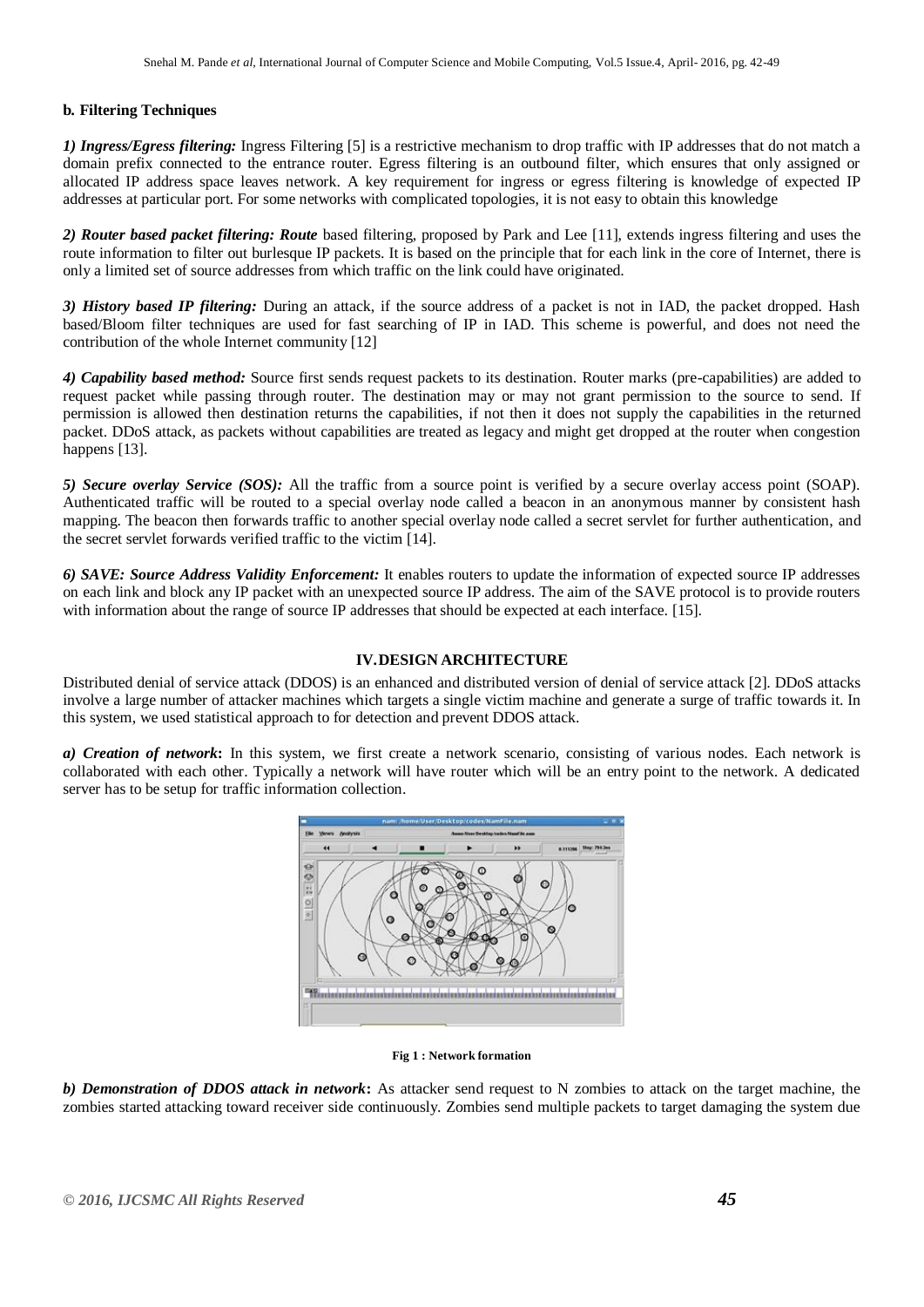to which the target system capacity exceeds the limit and it start dropping packets. This scenario states that the attack is generated in the target machine.



**Fig 2 : Packet Dropping**

*c) Calculation of Performance Parameters***:** After attack is generated, the performance parameters are measure i.e. throughput, energy and delay. If the throughput is less and energy and delay is high then the attack is generated on the system.



**Fig 3 : Energy Graph**

*d) Removal of Attack:* In removal of attack, if malicious nodes are found in process then it will block that node by applying level 2 so that it will not interfere in future communication. The following algorithm is used to remove the DDOS attack.

| User Hotalhost:-/Desktop/codes                                                                                                                                                                                                                                                                                               | <b>COM</b> |
|------------------------------------------------------------------------------------------------------------------------------------------------------------------------------------------------------------------------------------------------------------------------------------------------------------------------------|------------|
| File Edit View Terminal Tabs Help                                                                                                                                                                                                                                                                                            |            |
| Response from node 3 is 10, num responses 97<br>Number of packets detected in the given time frame at node 3 is 1754<br>DDOS Detection: Node 3 was already detected as malicious node, so blocking it<br>Response from node 8 is 21, num responses 92<br>Number of packets detected in the given time frame at node 8 is 413 |            |
| DDDS Detection: Node 8 was already detected as malicious node, so blocking it<br>Response from node 2 is 86, num responses 124<br>Number of packets detected in the given time frame at node 2 is 2035                                                                                                                       |            |
| DDOS Detection: Node 2 was already detected as malicious node, so blocking it<br>Response from node 7 is 36, num responses 183                                                                                                                                                                                               |            |
| Number of packets detected in the given time frame at node 7 is 692<br>DDOS Detection: Node 7 was already detected as malicious node, so blocking it<br>Response from node 4 is 64, num responses 101                                                                                                                        |            |
| Number of packets detected in the given time frame at node 4 is 1489<br>DDOS Detection: Node 4 was already detected as malicious node, so blocking it<br>Response from node 1 is 38, num responses 114                                                                                                                       |            |
| Number of packets detected in the given time frame at node 1 is 2280<br>DDDS Detection: Node 1 was already detected as malicious node, so blocking it<br>Response from node 9 is 54, num responses 100                                                                                                                       |            |
| Number of packets detected in the given time frame at node 9 is 162<br>DDOS Detection: Node 9 was already detected as malicious node, so blocking it<br>Response from node 6 is 10, num responses 98                                                                                                                         |            |
| Number of packets detected in the given time frame at node 6 is 971.                                                                                                                                                                                                                                                         |            |

**Fig 4: Blocking of malicious node**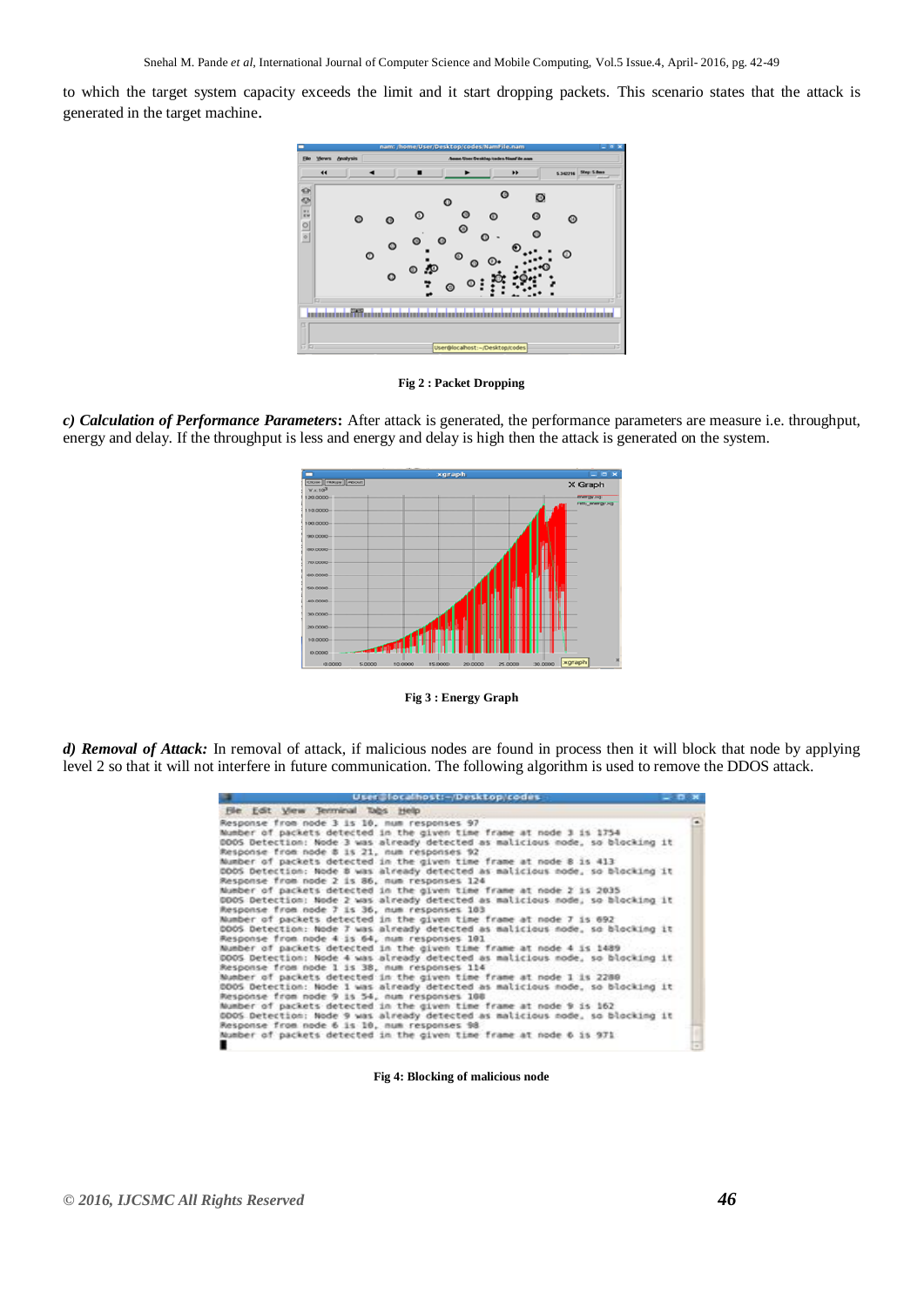#### **Time Frame Based Algorithm**

```
Step1: If (APPLY_CONTROL==1)
Then
      If (saddr \geq 0) Then
PACKETS_RECEIVED=PACKETS_RECEIVED
                  +1Step2: If (APPLY_LEVEL2 == 1) Then
   If (MALICIOUS_NODES == saddr &&\&&PACKETS_RECEIVED>PACKETS_THRESHO
LD)
  Then
    Drop (p, DROP_RTR_ROUTE_LOOP);
Step3:
If(PACKETS_RECEIVED[saddr]>PACKETS_T
HRESHOLD)
      Num_dos++;
   If (APPLY_LEVEL2 == 1)Then 
   MALICIOUS NODES = saddr;
   MALICIOUS NODES++;
```
The removal algorithm should be relevant and robust for different scenario of attack. Generally DDOS are careful extension of highly sophisticated attack plans. It does not generally consist of careless flooding of packets, as it may turn out to be a criminal offense. So, consider two cases by which the attack may proceed. The first case is that, the attacker may have only small number of systems acting as zombies. This is because he may have had less time to gather zombies or fewer sources to do that. So generally he will try to plan an attack with this small number of systems each generating large number of packets. In this case, our algorithm detects those abnormal flows as critical and DoS and collaboratively concludes that there is an attack. We used time frame based algorithm for removal of attack. For normal communication we apply control 1, so that the sender and destinations node can perform communication without any interruption and if the sender address is greater than 0, packet received is incremented by 1.Suppose any other node interfere between the communication of two nodes then the node is consider as a malicious node and identified that node as apply level 2. If the malicious node is sender and the packet receive is exceed the capacity then it will drop the packet and detected as a DDOS attack and the node will be blocked as a malicious node. To count no. of DDOS attack we check whether these packet received by sender is greater than the packet threshold. All malicious nodes are store in a Level 2 list.



#### **Fig 5: Flowchart**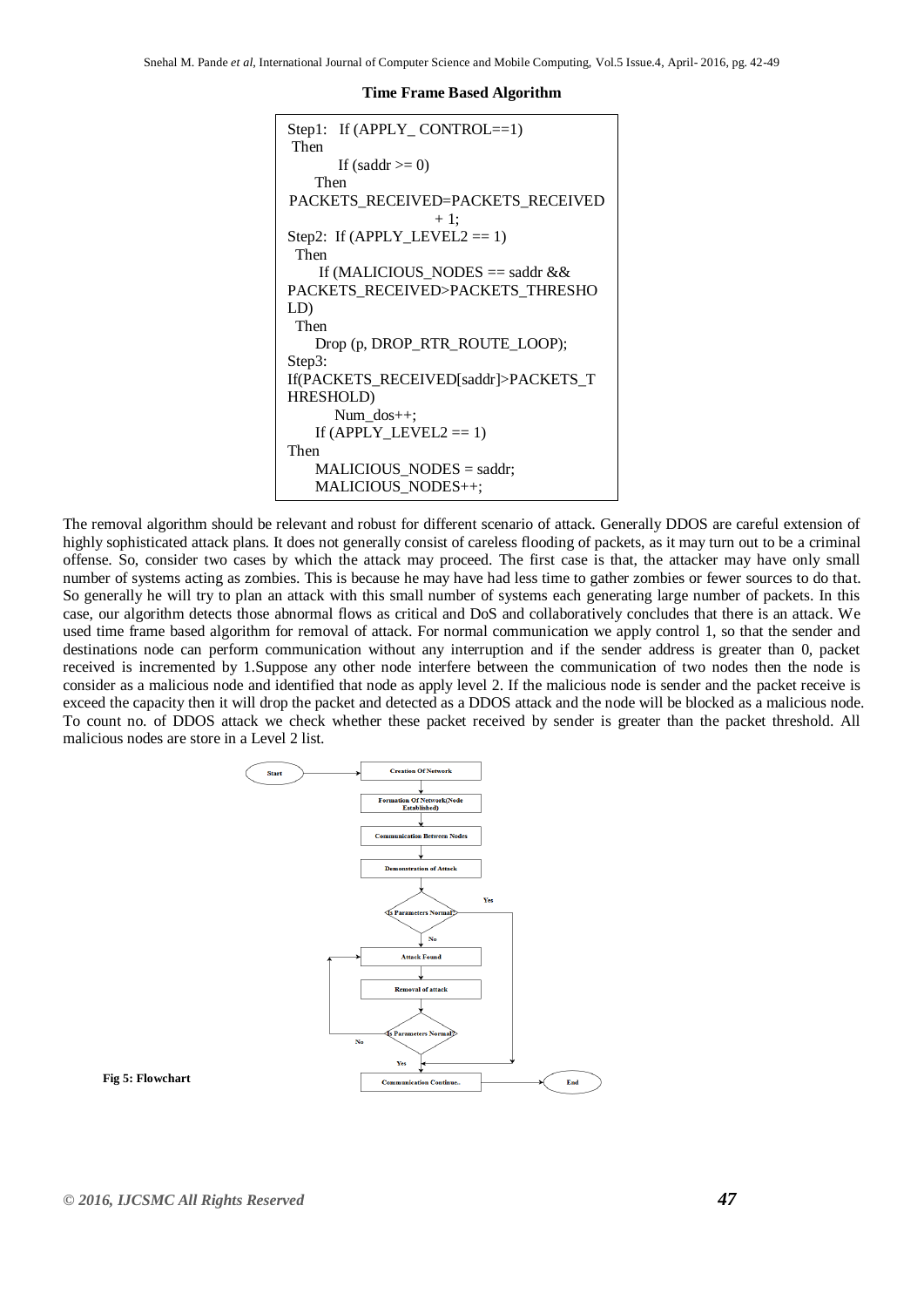*e) Parameters after attack removal and comparison***:** We then again calculate the performance parameters and compare it with previous one for verification purpose of attack removal.



**Fig 6: Graph After Attack removal**

#### **V. METHODOLOGY**



**Fig 7: Activity Diagram**

*A. Attack generation:* An overall view of this system architecture is provided in the fig.1.Here, multiple senders send packets to the receiver at a time. Malicious nodes are block with the help of removal algorithm. Parameter calculation is done for detection and removal of DDOS attack.

 The attack generation scenario is done using TCL language. The project is implemented in NS2 platform. The front end language is TCL. The CPP code is used as a back end script on the network layer to perform protocol changes in the network. The attacking physical machines must be running UNIX type OS i.e. Fedora.

#### **VI.CONCLUSION**

The technique gives the idea of Statistical version of detection and removal of attack. The project portrays how the distributed methodology of detection provides a secure environment to the entire network domain involved rather than any particular network domain. The system involves monitoring the parameter and traffic pattern. This is an efficient technique to prevent the system from DDOS attack.